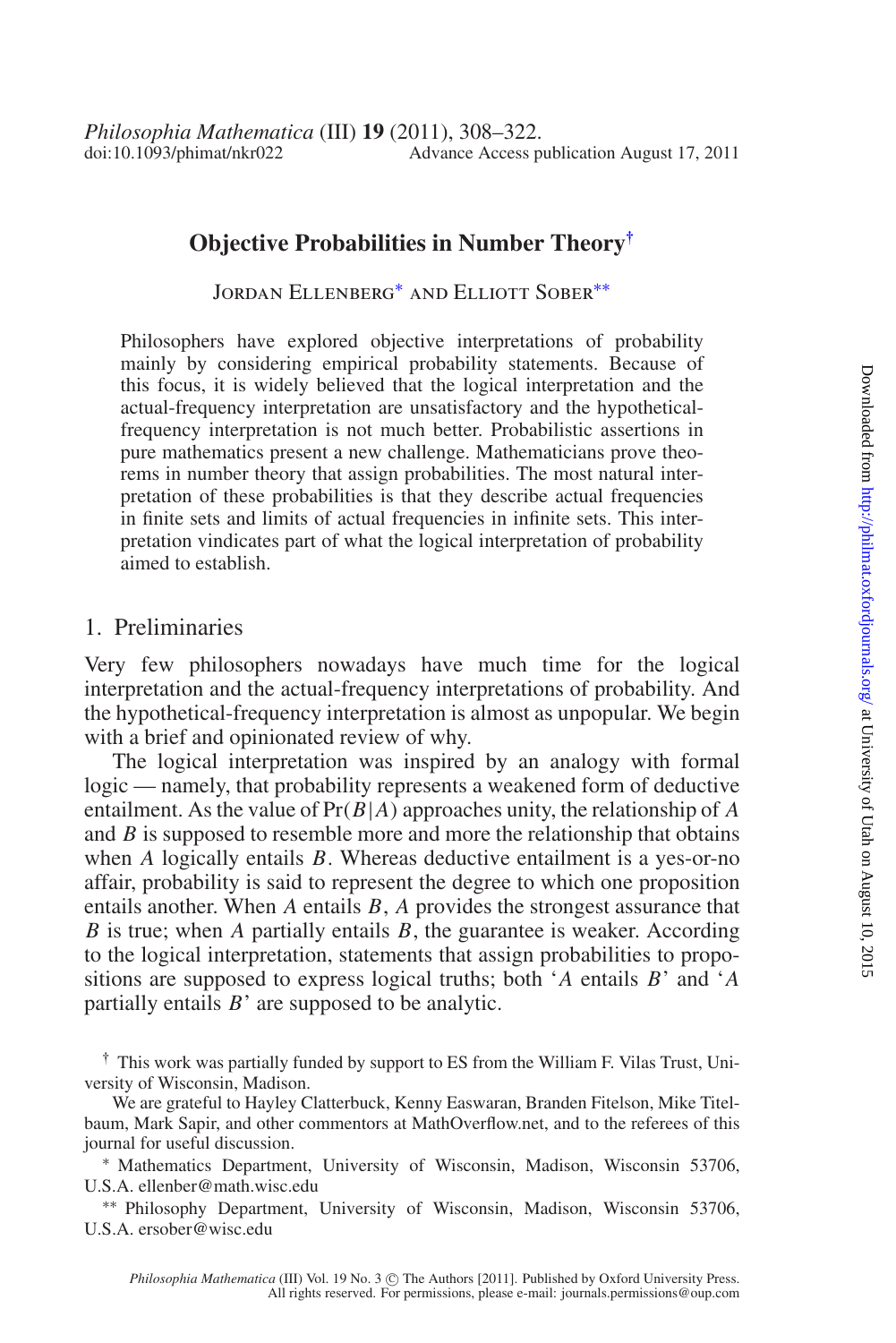[Carnap](#page-14-0) [\[1950b](#page-14-0)] held that there are two concepts of probability objective frequencies and rational degrees of belief; he developed the logical interpretation as an explication of the latter. Carnap's approach was syntactic; within his framework, a given proposition can have different probabilities depending on the formal language in which it is expressed. Is this feature of Carnap's account enough to sink it? We think not. The parallel with deductive logic is instructive. Logical implication is a semantic relation, but it still is possible to describe a syntactic relation that holds between sentences in a formal language that mirrors this semantic relation. There is nothing wrong with syntactic treatments of logical implication in a language, so long as we do not forget that they are specific to this or that language. One reason that syntactic treatments of logical implication have their place is that they obey an important constraint. If a language is enriched by adding new constants or predicates or logical operators, this may have the effect that the new sentences thus created are related by logical implication, but the enrichment should never nullify the relations of logical implication that obtained between sentences already present in the weaker language[.1](#page-1-0) For example, if *A* entails *B* in sentential logic, *A* must also entail *B* in first-order quantifier logic. Carnap's syntactic program for probability violated this constraint. The concept of a family of predicates is central to Carnap's approach. The predicates in a family must be exclusive and exhaustive. It turns out that different values attach to Pr(individual *a* is green), depending on whether you use a language in which 'green' is one of *n* color predicates, or use another language that is otherwise the same except that 'light green' and 'dark green' are two of the  $n + 1$  color predicates. Other problems arise as well. Here we will mention just one of them, which pertains to the question of whether Carnap succeeded in showing that probability is a *logical* notion. Carnap appeals to symmetry considerations to justify assigning equal prior probabilities to sentences that differ only via permutations of the names of individuals, but these considerations cannot be said to embody *logical* truths [\[Hajek](#page-14-1), [2009\]](#page-14-1).

Even if these specific problems had not reared their ugly heads, Carnap's syntactic approach would still be open to the charge that it fails to get at what is fundamental about probability. Imagine a set of syntactic characterizations of logical implication, each correct for a particular formal language, that is not anchored to and unified by a semantic characterization of the logical implication relation. Something fundamental would be missing. Now consider the proposition that an atom of Uranium 238 will

<span id="page-1-0"></span><sup>1</sup> Kenny Eswaran (personal communication) raises the question of whether enriching a language can create new relations of logical implication among sentences in the old language. He points out that Pierce's Law — that  $((A \rightarrow B) \rightarrow A) \rightarrow A$  — is not provable in the fragment of classical logic containing just the conditional, but is provable with the double-negation rule.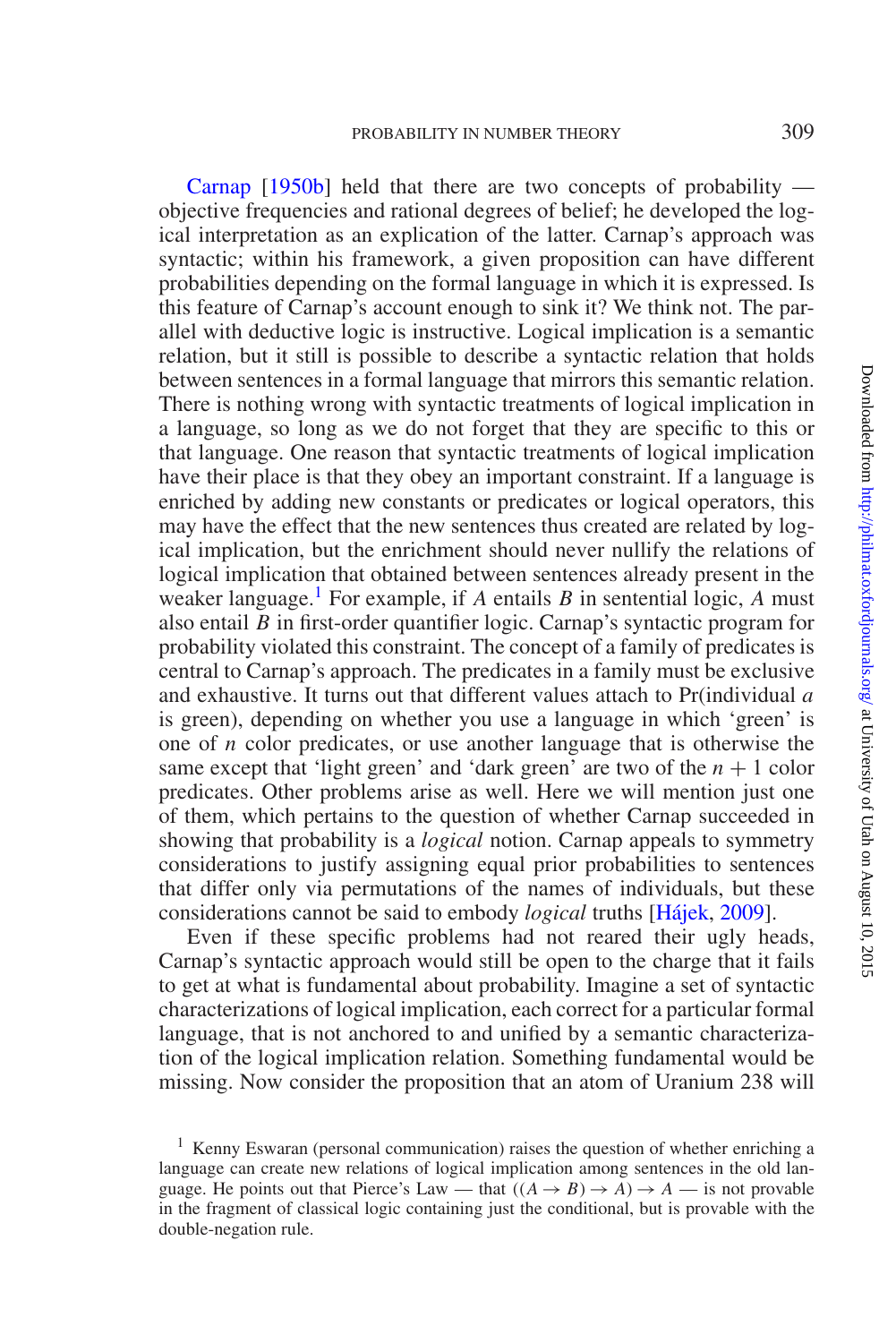decay in the next 10<sup>10</sup> years. Of course, if you have a rational degree of belief *p* in this proposition, you may be able to craft a language in which that probability value is somehow reflected in syntactic features of the language you construct. But, as Socrates said to Euthyphro, do not put the cart before the horse. It is not the language you speak that makes your degree of belief rational. Probability has nothing essentially to do with language.<sup>[2](#page-2-0)</sup>

Just as the logical interpretation of probability has fallen into disrepute, the same is true of various objective interpretations that attempt to capture what is going on when probability assignments are empirical. The actual-frequency interpretation of probability [\[Venn](#page-14-2), [1876\]](#page-14-2) says that the conditional probability  $Pr(B|A)$  is the actual frequency with which *B* is true when *A* is true. It runs into trouble when we toss a fair coin an odd number of times. In this case one would like to say that

Pr(the coin lands heads | the coin is tossed) =  $1/2$ , (1)

but if the coin is tossed an odd number of times, one *cannot* obtain 50% heads; and even if the fair coin is tossed an even number of times, one *might* not obtain that result. The problem is not restricted to gambling devices. Consider, for example, the idea from Mendelian genetics that

Pr(offspring is a heterozygote at locus *L*

| parents are both heterozygotes at locus  $L$ ) =  $\frac{1}{2}$ .

This does not require that half the offspring of such a parental pair are heterozygotes.

There is another frequency interpretation of probability that may seem to do better. Although a fair coin can be tossed an odd number of times, maybe what is true of a fair coin is that its frequency of heads would converge on <sup>1</sup>/2 if it were tossed repeatedly. This is the hypothetical-frequency interpretation of probability. It equates the probability's being <sup>1</sup>/2 with:

Freq(the coin lands heads | the coin is tossed  $n$  times) (2)

approaches <sup>1</sup>/2 as *<sup>n</sup>* approaches infinity.

The problem is that a fair coin can land heads every time it is tossed [\[Skyrms,](#page-14-3) [1980\]](#page-14-3). Statement (1) is not equivalent with statement (2). This

<span id="page-2-0"></span><sup>2</sup> There are other philosophical issues that Carnap addressed by formulating theses about language, when, in fact, his basic philosophical idea has no essential connection with language. For example, [\[Carnap](#page-13-0), [1950a](#page-13-0)] draws an epistemological distinction between 'internal' and 'external' questions; the latter cannot be answered by giving empirical evidence or by citing a proof; rather, external questions can be answered only by citing the fact that some answers are more useful than others. Carnap also says that answering an external question involves adopting a linguistic framework. However, there is no need to give this conventionalist epistemology a linguistic formulation [\[Sober,](#page-14-4) [2000\]](#page-14-4).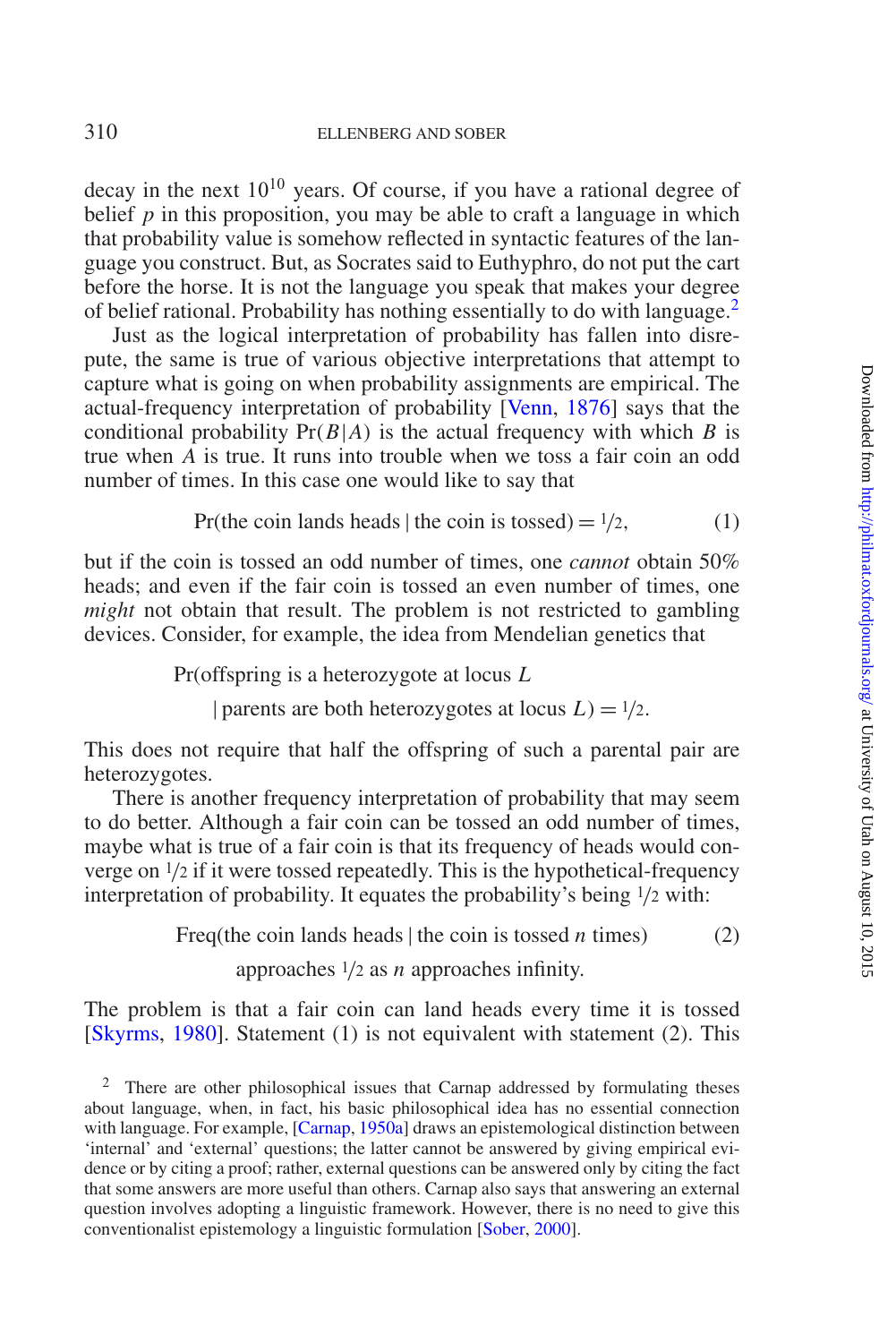is not to deny that (1) is equivalent with

For any  $\epsilon > 0$ , Pr (the percentage of heads in *n* tosses

is within  $\epsilon$  of 50% | the coin is tossed *n* times) (3)

approaches 1 as *n* approaches infinity.

However, (3) is not an *interpretation* of the probability concept used in statement (1), since (3) uses the very concept ('probability') that we are asked to clarify. An *interpretation* of probability should elucidate that concept in terms of *other* concepts that are already understood.

What interpretive options remain? Well, there are subjective interpretations of probability, according to which probability represents rational degree of belief (certainty). However, this will not appeal if you are looking for an objective interpretation. And there are propensity interpretations, according to which the coin's probability of landing heads is a propensity the coin has. Whether this is a genuine interpretation is controversial. What does 'propensity' mean? If the suggestion is that 'Pr(*B*|*A*)' describes the causal power of *A* to bring about *B*, then this interpretation fails to capture a host of probability statements — for example, those in which the probability of a cause conditional on an effect is described (Salmon [\[1984,](#page-14-5) p. 205] attributes this criticism to Paul Humphreys).<sup>3</sup> And then there is the 'no-theory theory', according to which objective probabilities are theoretical quantities that obey the axioms of [Kolmogorov](#page-14-6) [\[1950\]](#page-14-6) and that cannot be defined in terms of observables [\[Sober,](#page-14-7) [2010\]](#page-14-7). We shall not explore these options here, since our main interest is in the failed interpretations described above. We argue in what follows that the use of probabilities in number theory is good news for frequency interpretations. And it breathes new life into part of what the logical interpretation asserts.

#### 2. Finite Sets

It is unproblematic that mathematical properties have various frequencies of occurrence in different finite domains of mathematical objects. For example, consider the statement

Pr(*i* is prime | *i* is a member of the set  $\{3, 4, 9, 12\}$ ) =  $\frac{1}{4}$ . (4)

We know that actual frequencies satisfy the Kolmogorov axioms. Proposition (4) comes out true if we use the actual-frequency interpretation of probability.

<span id="page-3-0"></span><sup>3</sup> And even when *A* is a causal promoter of *B*, it is unsatisfactory to represent the strength of this causal promotion by  $Pr(B|A)$ . It would be better to calibrate causal strength in terms of the difference that *A* makes in *B*, namely as  $Pr(B|A) - Pr(B|\neg A)$ , though even this is unsatisfactory; just as cause and correlation are different, the strength of a cause is not well measured by the strength of the correlation.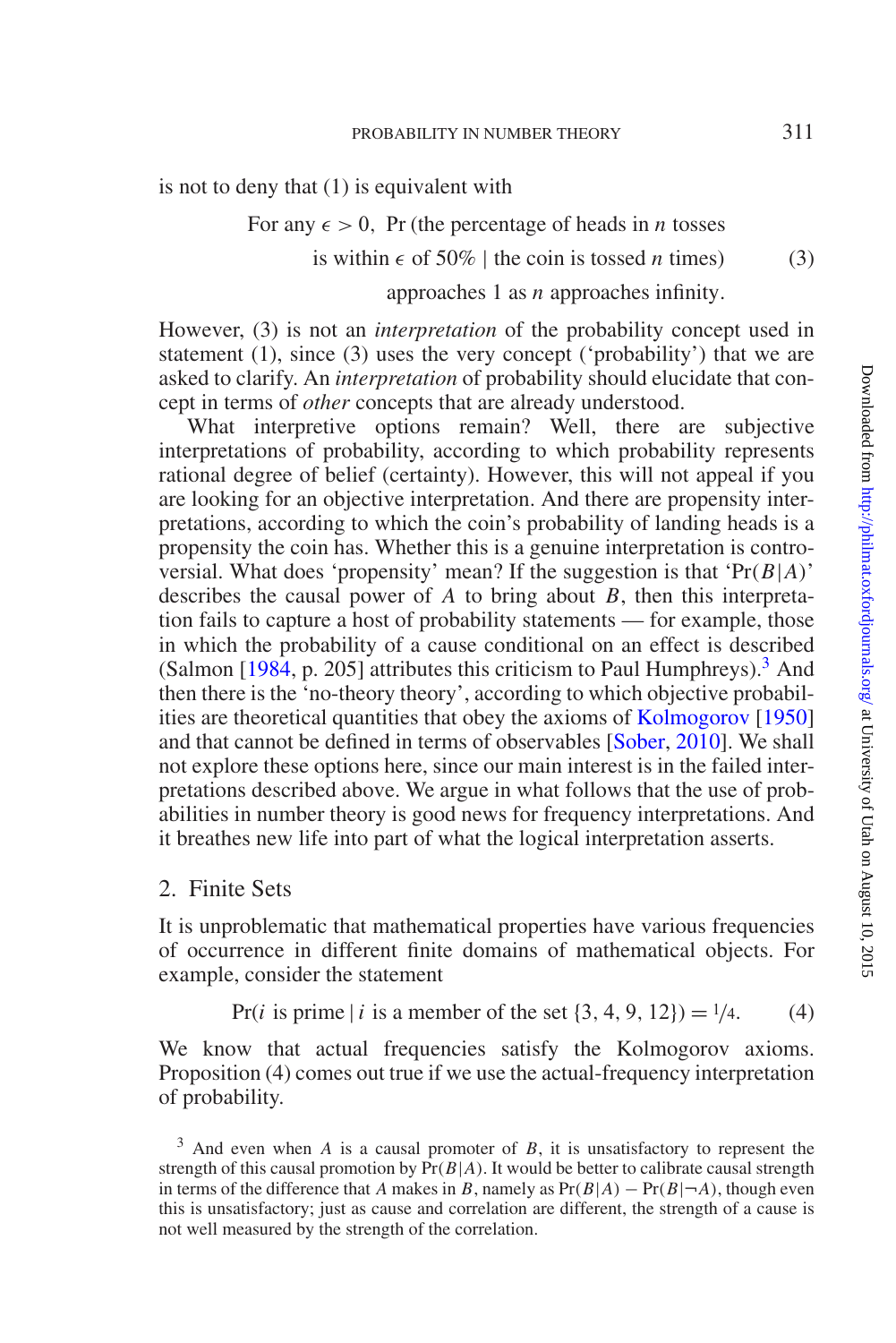If proposition (4) expresses a truth about actual frequencies, it cannot be understood as having the variable '*i*' bound to a universal quantifier. It is not true that each member of the set {3, 4, 9, 12} is prime with frequency <sup>1</sup>/4. In this respect, proposition (4) differs from proposition (1). The usual model of tossing a fair coin says that tosses are independent and identically distributed  $(i.i.d.)$  — *each toss* has a probability of  $\frac{1}{2}$  of landing heads. Interpreted in terms of actual frequencies, proposition (4) says that the property of being prime and the property of being a member of the set {3, 4, 9, 12} are related in a certain way; there is no universal quantifier.

## 3. Infinite Sets

Unlike the trivial probability statement just discussed concerning the set {3, 4, 9, 12}, there are various nontrivial theorems that number theorists have proved that assign probabilities (see, *e.g.*, [\[Hardy and Wright](#page-14-8), [2008\]](#page-14-8) and [\[Lang](#page-14-9), [1994\]](#page-14-9)). Here are two examples:

The probability that an integer has no perfect squares other (5)

than 1 among its divisors is  $6/\pi^2$ .

The probability that a prime is congruent to 1 mod 4 is  $1/2$ . (6)

Both these statements are understood by number theorists to refer to limits on finite sets that are made increasingly large. Statements (5) and (6) get spelled out as follows:

 $Pr(i \text{ has no perfect squares other than 1}$  (5<sup>\*</sup>)

among its divisors  $|i\rangle$  is one of the first *n* integers)

approaches  $6/\pi^2$  as *n* approaches infinity.

Pr( $i$  is congruent to 1 mod 4 (6<sup>\*</sup>)

 $|i$  is one of the first *n* primes) approaches

 $\frac{1}{2}$  as *n* approaches infinity.

Since statement (4) can be interpreted by using the actual-frequency interpretation of probability, should  $(5^*)$  and  $(6^*)$  be understood in terms of the hypothetical-frequency interpretation? In the previous section, we described a problem that the hypothetical-frequency interpretation encounters when it is applied to fair coins. No such problem arises in number theory. A fair coin can have various frequencies of heads when it is tossed *n* times. But the frequency of squarefrees in the first *n* integers has no such wiggle room. And the limits of those frequencies are perfectly determinate as well. Propositions (5) and (6) *can* be interpreted by thinking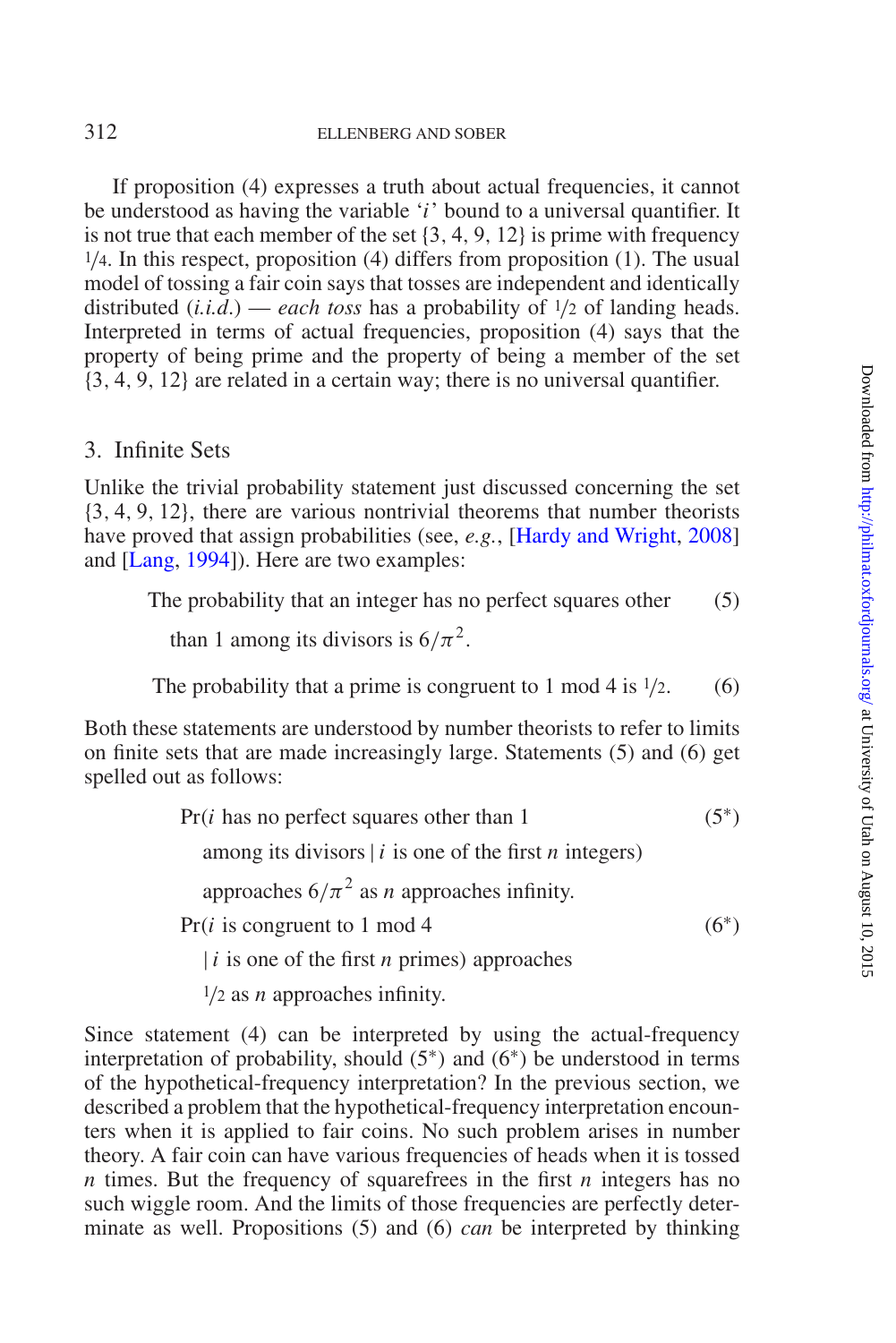of probability as a limit of actual frequencies. And whereas real coins are never tossed infinitely many times, there actually are infinitely many integers. With respect to the actual-frequency interpretation of probability, numbers are kinder than coins.

But there are complications. A statement like (5) has no determinate truth value until it is made precise by an interpretation like (5∗). A different interpretation can lead to a different conclusion. For example, one might define a function *f* (*n*) by the rule

 $f(n) = n$  when *n* is a multiple of 4; 10*n* otherwise

and interpret (5) as

 $Pr(i \text{ has no perfect squares other than 1 among its divisors } (5^{**})$ 

|*i* is one of the integers *k* satisfying  $f(k) < n$  approaches

 $6/\pi^2$  as *n* approaches infinity.

The assertion  $(5^{**})$ , just like  $(5^*)$ , interprets the probability in  $(5)$  as a limit of actual frequencies in finite sets that grow larger and larger, where the union of these sets is the entire set of positive integers. But  $(5^{**})$  is false. If (5) is true, then  $(5^{**})$  cannot be the right account of what (5) means. But what does (5) really mean? One might argue that  $(5^*)$  is a more 'natural' interpretation of (5) than (5∗∗) is, but arguments of this kind are difficult to make objective.

Here is an even simpler example of the same phenomenon. Consider the proposition:

The probability that a positive integer is even is  $\frac{1}{2}$ . (7)

This seems uncontroversial, and seems to be backed up by the following statement about limits:

> $Pr(i \text{ is even} \mid i \text{ is one of the first } n \text{ integers})$  (7<sup>\*</sup>) approaches <sup>1</sup>/<sup>2</sup> as *<sup>n</sup>* goes to infinity.

Proposition  $(7<sup>*</sup>)$  is the right way to spell out what  $(7)$  means, under the customary understanding of 'first'. But what if we enumerate the integers in a different order? For example, the sequence

1, 3, 2, 5, 7, 4, 9, 11, 6, 13, 15, 8,...

renders (7∗) false. Instead we have

$$
Pr(i \text{ is even} \mid i \text{ is one of the first } n \text{ integers})
$$
\n
$$
(7^{**})
$$

approaches <sup>1</sup>/<sup>3</sup> as *<sup>n</sup>* goes to infinity.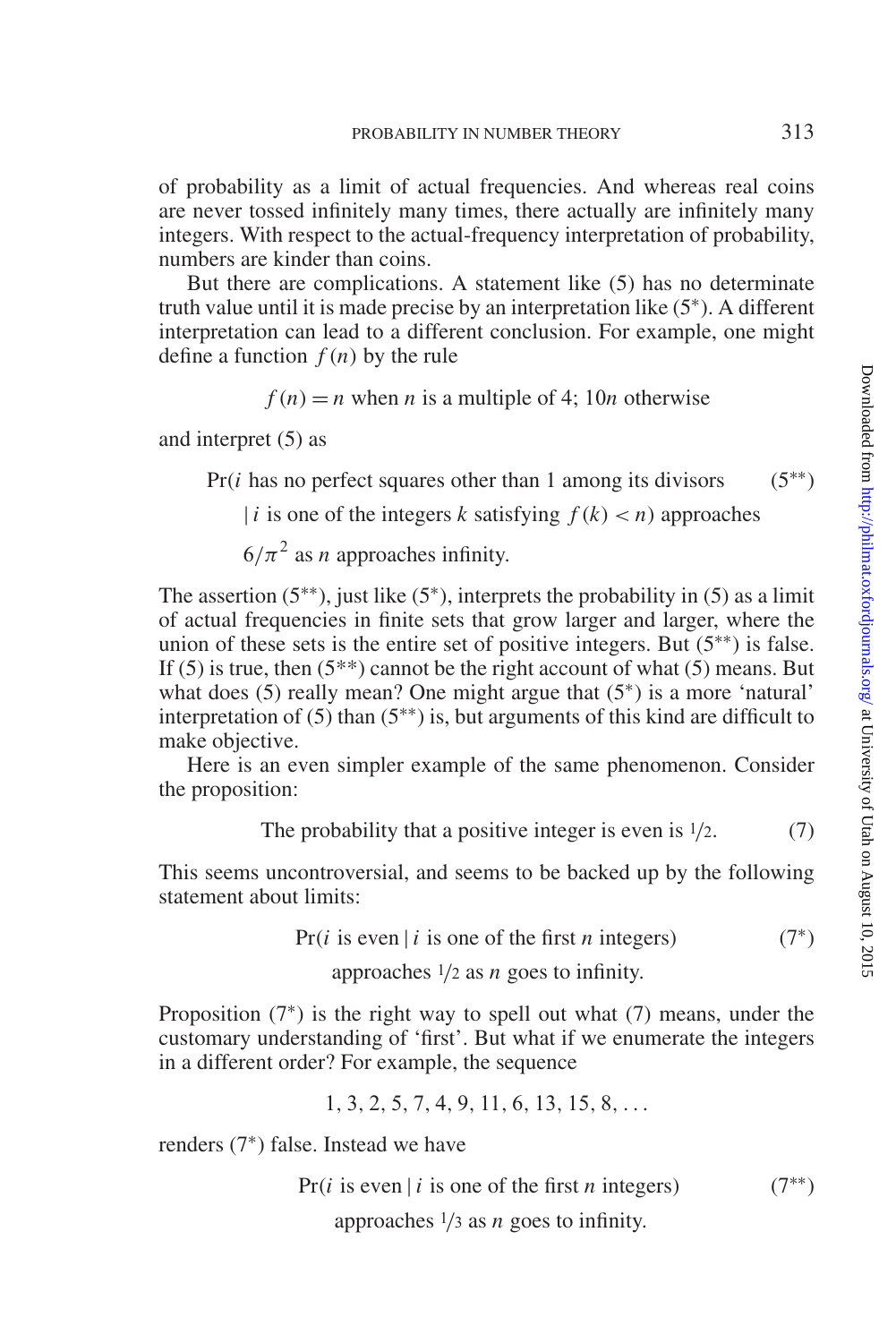If the probability that a positive integer is even cannot depend on how the integers are ordered, then this result is a problem. It is not considered a problem by number theorists, largely because the usual ordering of positive integers is *canonical*. It is the only ordering compatible with addition, which is to say that it is the only one such that  $a + b > a$  for all positive integers *b*. To choose any other ordering would be willfully perverse.

Our suggestion is that (7) is an incomplete statement. Number theorists usually interpret it by thinking about  $(7^*)$ , which is why they judge that (7) is true. But this is not because (7<sup>\*\*</sup>) and its ilk are false; (7<sup>\*\*</sup>) is true (when it is understood in terms of the nonstandard sequence of integers just described), but this does not show that (7), under its intended interpretation, is false. Taking limits depends on an ordering relation, which goes unspecified in  $(7)$ ;  $(7^*)$  is true relative to one ordering of integers, while (7∗∗) is true relative to another. The thesis that probability statements like (5), (6), and (7) should be understood in terms of limits of actual frequencies in ever-increasing finite sets needs to recognize that such limits are relative to an ordering relation.

Another delicate point arises when we ask what the probability is that a positive integer has first digit 1. Following (5∗) and (6∗), one might try to compute the limit of the quantity

### Pr(*i* has first digit  $1 | i$  is one of the first *n* integers) (8)

as *n* goes to infinity, but this limit does not exist. This might lead one to assert that (8) does not have a well-defined value. On the other hand, in naturally occurring data, the frequency of numbers with first digit 1 is often well-approximated by log 2/ log 10, a phenomenon known as *Benford's Law*. According to this 'law', the first digit should be 1 a little less than 1/3 of the time and larger digits should occur as leading digits with lower and lower frequency, with 9 occurring in first position less than 5% of the time [\[Hill](#page-14-10), [1998\]](#page-14-10). Surprisingly, this pattern applies to a wide range of data sets, including street addresses, stock prices, population numbers, death rates, and lengths of rivers. Even certain tables of mathematical and physical constants, which presumably are not products of chance processes, obey Benford's Law.

Does Benford's Law show that it is a mistake to insist that (8) be interpreted as a limit of frequencies? No; it merely shows that in this case the apparently most natural limiting procedure does not produce an answer — an idea that we place in a wider context in the next section.

## 4. Beyond Simple Frequency: The Dirichlet Density

The frequencies on the finite interval  $[1 \dots n]$  considered in connection with propositions (5), (6), and (7) can also be considered as weighted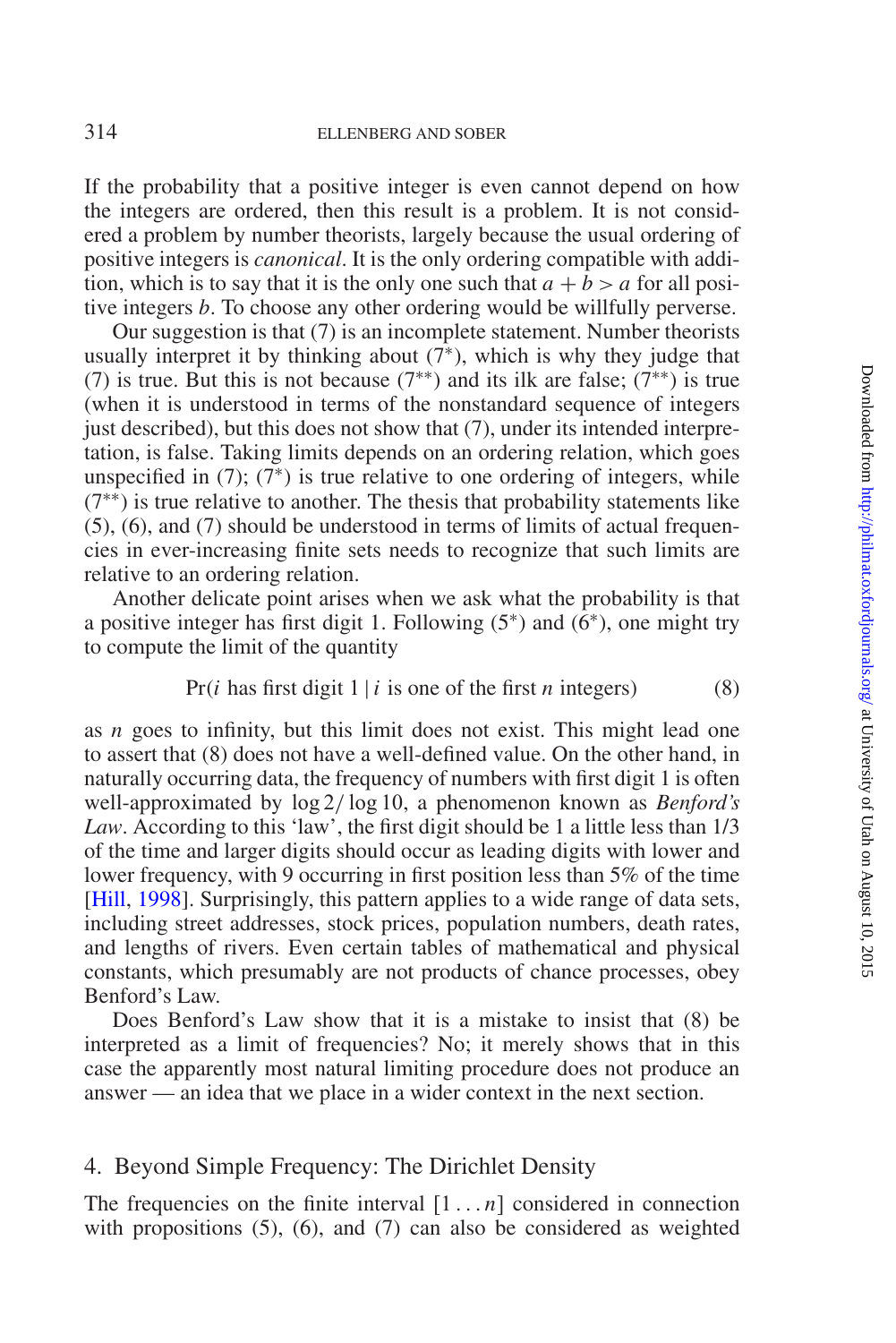frequencies on the set of all integers, in which the first *n* positive integers are assigned equal weights, and larger integers are assigned weight 0. But no principle commits us to this particular choice. Indeed, it is not the most popular choice among number theorists. A more common interpretation of probability is the *Dirichlet* (or *logarithmic*) density. Under this interpretation, the statement 'a random integer is contained in the set *A* with probability *p*' means that

$$
\lim_{n \to \infty} \frac{1}{\log n} \sum_{\substack{a \in A \\ a < n}} \frac{1}{a} = p.
$$

If the limit does not exist, we do not assign a probability to the statement 'A randomly chosen integer lies in *A*'.

The exact form of the Dirichlet density is not important for this paper. Just take from it the fact that, under this interpretation, probability is again a limit of frequencies (albeit weighted frequencies) on finite sets. It turns out that if a proposition has a probability under the interpretation of the previous section (usually called the *asymptotic* or *natural density*), it has a Dirichlet density too, and the values agree. But there are some propositions that have a probability under the Dirichlet interpretation but not under the naïve one: for instance, the probability that an integer has first digit 1 in the Dirichlet interpretation is  $\log 2/\log 10$ , just as one finds in many sets of naturally occurring numbers. So Benford's Law is not outside the limit-offrequencies interpretation of probability.

The Dirichlet density does not require that the integers arose by a random process. In this respect it should not be surprising that Benford's Law applies both to numbers that can be interpreted as the result of chance processes (*e.g.*, death rates) and those that cannot (*e.g.*, mathematical constants). It turns out that the frequency distribution postulated by Benford's Law is the only distribution compatible with the 'scale invariance' requirement that the distribution be the same regardless of the choice of units (*e.g.*, inches, kilometers, or cubits). Not every empirical distribution has this property. For example, consider the fact that most adult human beings have heights between 50 and 79 inches; the high frequencies of 5s, 6s, and 7s as initial digits in this distribution lapses if centimeters are used instead.

If natural densities can be supplemented by Dirichlet densities, can Dirichlet densities be supplemented in turn? We take no stand on this mathematical question, though we note that mathematical practice currently does not take this further step. Dirichlet densities agree with natural densities when the natural density exists. The natural density can therefore be seen as a base case. If the natural density specifies a value for a probability, other admissible densities must agree on that value. But when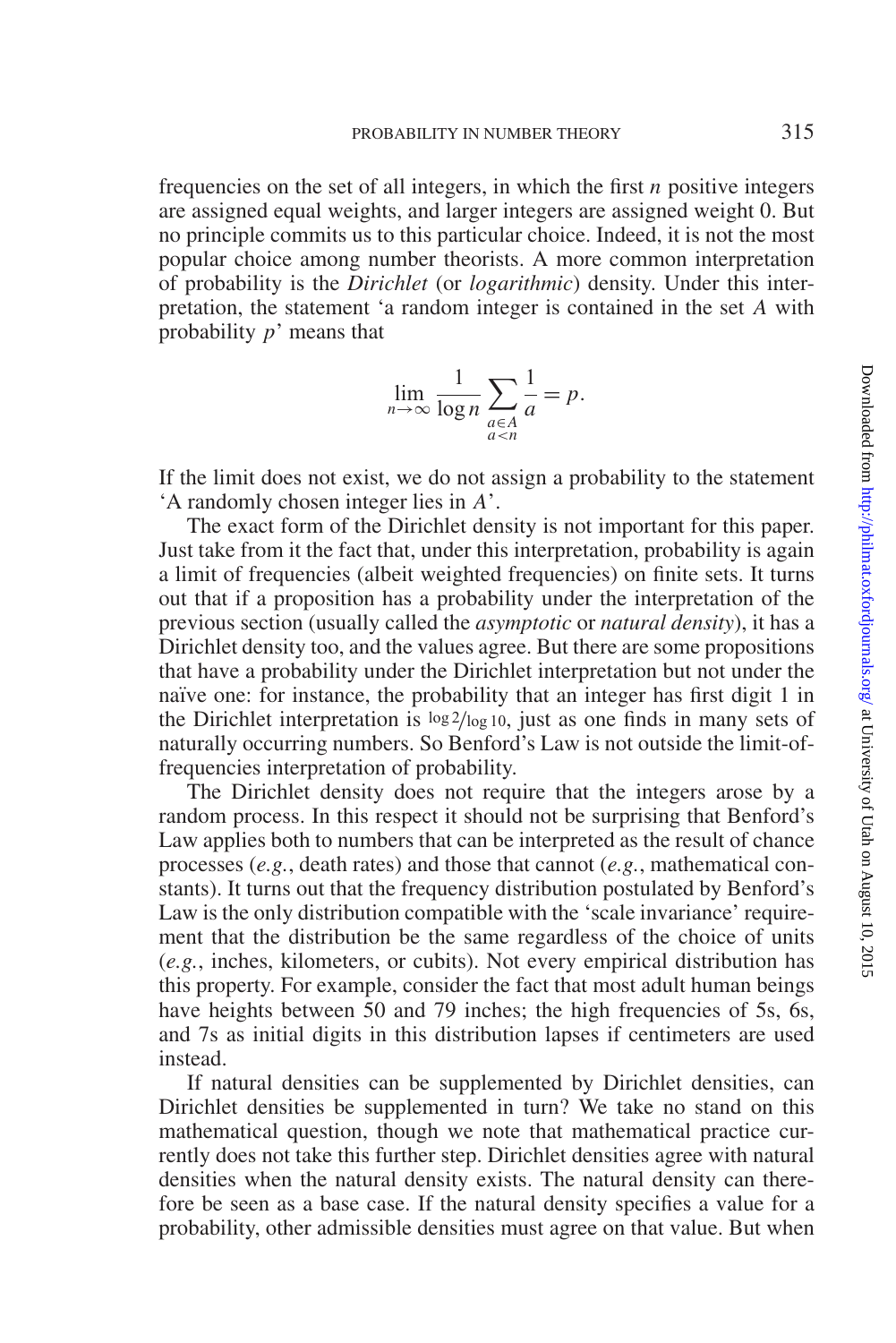the natural density is silent, others may speak up, though an argument is needed to justify what they say.[4](#page-8-0)

## 5. The Interpretation of Conditional Probability

The so-called Kolmogorov definition of conditional probability states that

$$
Pr(B|A) =_{def} Pr(A \& B)/Pr(A).
$$
 (K)

It entails that the conditional probability is not defined when  $Pr(A) = 0$ .<br>[Popper](#page-14-11) [\[1959\]](#page-14-11), Hájek [\[2003\]](#page-14-12), Sober [2008], and others have criticized this definition by describing simple empirical cases in which conditional probabilities make sense and have obvious values even when the conditioning proposition has a probability of zero. For example, Pr(the coin lands heads | the coin is tossed) can equal  $1/2$  even if you make it impossible for anyone to toss the coin (perhaps by locking it in a safe that cannot be opened). A similar objection to the Kolmogorov definition arises in number theory. Consider proposition (6) and restrict the universe to the integers. Pr(an integer is prime)  $= 0$  which means that Pr(integer is prime and is 1 mod 4)  $= 0$  as well, but the conditional probability is not *undefined*; it is <sup>1</sup>/2. Instead of regarding (K) as a *definitio*n of conditional probability, perhaps it is better to regard it as a *statement* about conditional probability that is true when (but not only when)  $Pr(A) > 0$ .

Once the sense of (K) as a definition has been discarded, it might be preferable to write the statement in the form

$$
Pr(B|A)Pr(A) = Pr(A \& B),
$$

in which case the proposition is true regardless of whether  $Pr(A) > 0$ . Interpreted in this way, the statement does not say that  $Pr(B|A)$  is always undefined when  $Pr(A) = 0$ ; indeed, in that case the statement is consistent with any value of  $Pr(B|A)$ . This is not to say that  $Pr(B|A)$  cannot be defined objectively when  $Pr(A) = 0$ . For example, consider the following propositions about positive integers

*<sup>A</sup>* : *<sup>n</sup>* is a positive integer at most 10. *<sup>B</sup>* : *<sup>n</sup>* is even.

Surely one wants to say that  $Pr(B|A) = 1/2$ , even though  $Pr(A) = 0$  under any reasonable version of 'limiting actual frequencies'. More bluntly,

<span id="page-8-0"></span><sup>&</sup>lt;sup>4</sup> Although the natural density dictates to Dirichlet densities, but not conversely, the fact remains that values for natural densities are sometimes more easily derived by thinking about Dirichlet densities. For instance, we do not know of a proof of  $(6<sup>*</sup>)$  that determines the natural density directly; instead, the proofs of  $(6<sup>*</sup>)$  and its generalizations (due to Dirichlet) determine the Dirichlet density, and draw a conclusion about natural density thereby. So Dirichlet densities sometimes render natural densities epistemically accessible, even if it is the natural density that is in some ways more conceptually fundamental.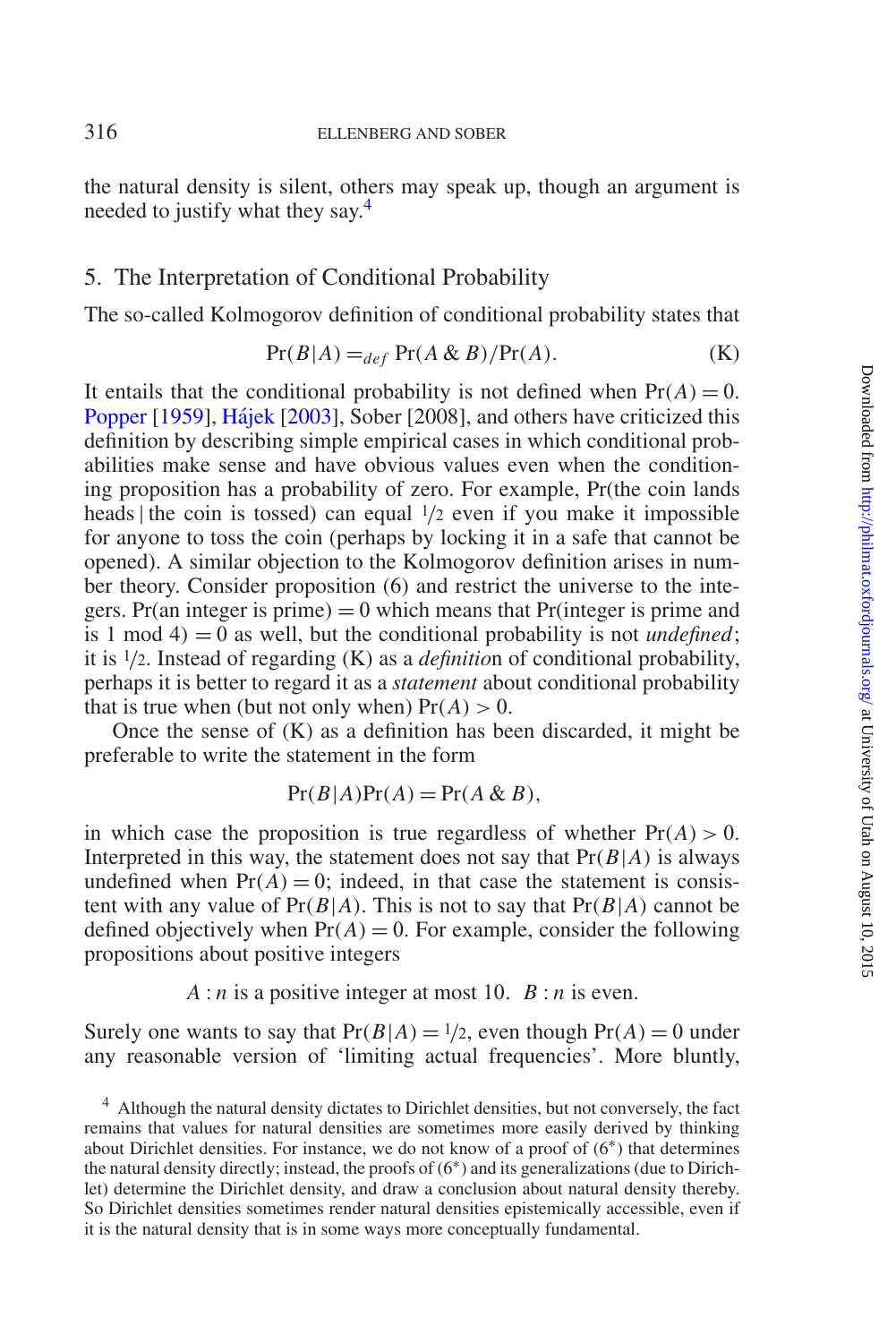$Pr(A|A)$  should be taken to be 1 even if  $Pr(A) = 0$ . We might make an exception for cases where *A* is not merely an event of probability 0, but is logically impossible; it is not obvious to us that 'Pr(5 is even | 5 is even)' can be sensibly defined.<sup>[5](#page-9-0)</sup>

### 6. The Logical Interpretation of Probability

As noted above, Carnap developed his logical concept of probability by discussing syntactic features of languages. But, as Carnap realized, there is more to logic than syntax. What would a logical interpretation be like if it were nonsyntactic? One possibility is the thesis that probability statements are logical truths if they are true at all. This thesis fails for a large number of empirical probability statements. It is not a logical truth that this coin is fair, or that that organism has a given probability of being a heterozygote, or that this atom has a given half-life. Even so, *some* probability statements are mathematical truths. These include theorems in number theory like (5) and (6), which, as mentioned, need to be relativized to an ordering relation. Whether these are *logical* truths depends on what one means by logic. Narrower construals of logic will have one result, broader construals (*e.g.*, that set theory is part of logic) another. We have no stake in this question about logicism.

Probability statements that are *a priori* also show up in empirical sciences. An example is the statement that

Pr*<sup>M</sup>* (the offspring is a heterozygote at locus *L*

| both parents are heterozygotes at  $L$ ) =  $\frac{1}{2}$ ,

when *M* is the usual Mendelian model (for other examples, see [\[Sober,](#page-14-13) [to appear\]](#page-14-13)). Of course there is more to Mendelian genetics than *a priori* statements such as this one; there is, additionally, the empirical claim that Mendelism furnishes an empirically adequate account of heredity [\[Fitelson](#page-14-14), [2007\]](#page-14-14).

It should be noted, however, that the fact that various probability statements are logical or mathematical truths does not provide an *interpretation* of probability; 'snipes are snipes' is a logical truth, but that does not tell you what 'snipe' means. Here the view may be supplemented with the frequency interpretation we have described. When probability statements about gambling devices, Mendelian inheritance, and atomic half-lives are

<span id="page-9-0"></span><sup>&</sup>lt;sup>5</sup> Be warned, however, that some 'obviously correct' choices for defining  $Pr(B|A)$  when  $Pr(A) = 0$  lead to contradictions, as demonstrated by [Easwaran](#page-14-15) [\[2008b](#page-14-15)]. Popper and Hájek each propose theories of how conditional probabilities get their values without recourse to Kolmogorov's 'definition'. In fact, [Kolmogorov](#page-14-6) [\[1950](#page-14-6)] himself provides a theory of this sort as well. Easwaran argues that Kolmogorov's theory is superior to both Popper's and Hájek's.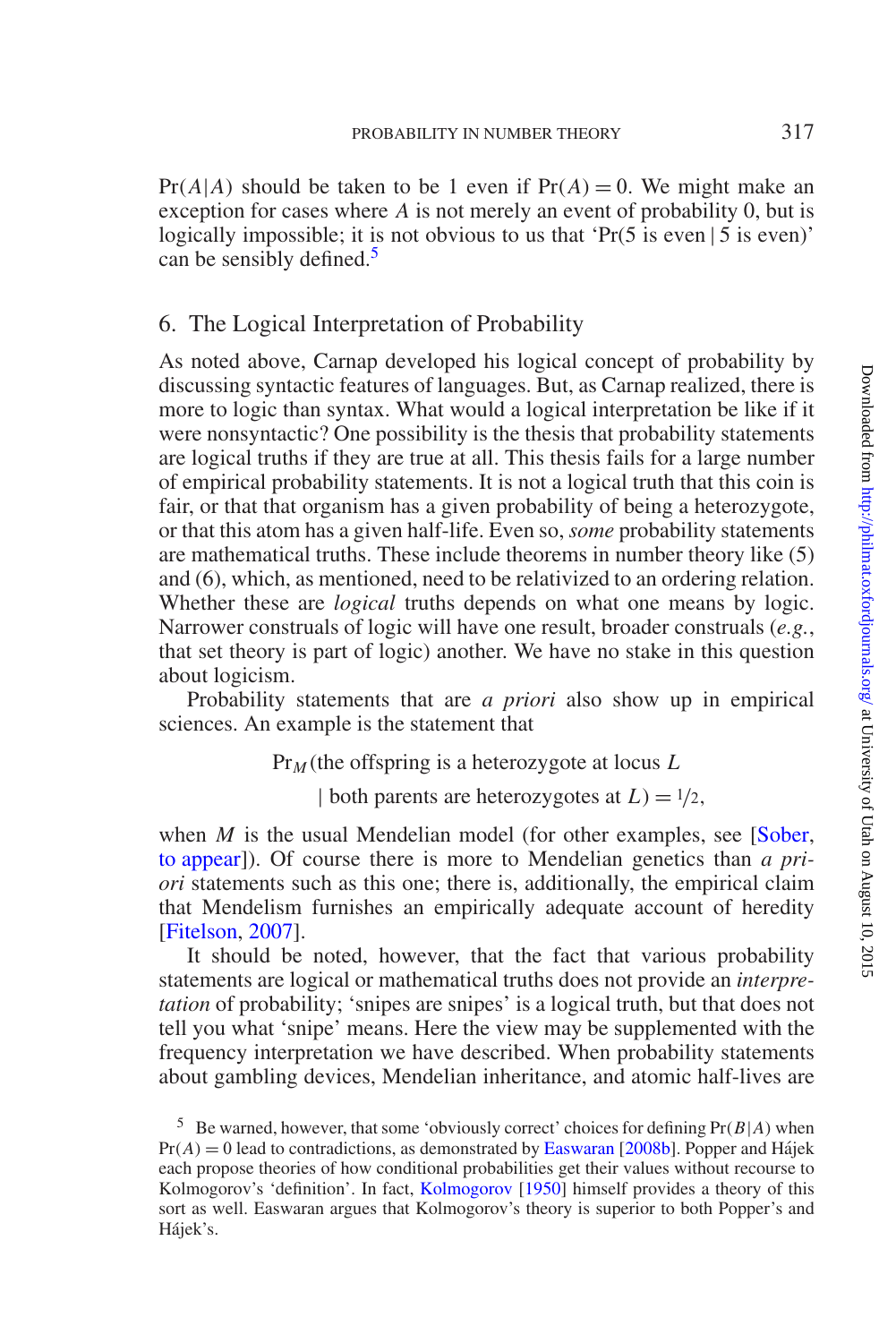considered, the logical and the frequency interpretations are rivals. In the context of number theory, they are allies. Probability statements in number theory describe frequencies, *and* they are *a priori*.

### 7. Are Number-Theoretic Probabilities Really Probabilities?

A skeptical reader might here suggest another reason that the probabilities in number theory are more amenable to frequency interpretations than are coin flips — namely, that number-theoretic 'probabilities' are not probabilities at all. A prime number is either 1 mod 4 or it is not. No chance process is involved. Our reply is that we agree that each number is necessarily 1 mod 4, or necessarily not. But it does not follow that there are no probabilities in number theory other than 0 and 1. Propositions (5), (6), and (7) are, we agree, necessarily true, but that hardly shows that they do not use the concept of probability. It is important to distinguish probabilities *in* theorems from probabilities *of* theorems; even if the latter need to be interpreted subjectively, it doesn't follow that the former do too.<sup>6</sup> As to the suggestion that objective probabilities apply only to the possible outcomes of chance processes, our answer is that assertion is no substitute for argument. Frequency interpretations are sufficiently ensconced in the history of proposed interpretations of probability that it would be churlish to deny that frequencies are probabilities when this interpretation actually happens to work.

A second kind of skeptic would insist that probability is by definition a measure of subjective degree of rational belief and that when number theorists say the word 'probability' but mean 'actual frequency or limit of same', their idiosyncratic usage should not be considered relevant to philosophical questions about probability. To this subjectivist, we say the following. The contention that the only sensible interpretation of probability is as subjective degree of rational belief might seem to be bad news for probability statements in mathematics, which are meant to be independent of the speaker. But one way to understand the mathematician's interpretation of probability is as an objective and normative guide to what one's degree of belief should be. Suppose you need to place a competitive bid on a contract that will pay you a dollar if a certain integer *n*, unknown to you, is squarefree. The subjectivist agrees that your action in this situation ought to be determined by your degree of belief that *n* is squarefree. The mathematician argues that you should bid no higher than  $6/\pi^2$  dollars, and that this is the case independent of any prior beliefs you hold (unless, of course, you have some reasonable prior beliefs about the identity of *n*). Furthermore, given that subjectivists usually want probabilities

<span id="page-10-0"></span><sup>&</sup>lt;sup>6</sup> [Easwaran](#page-14-16) [\[2008a](#page-14-16)] discusses the role of subjective degrees of belief in pure mathematics in connection with 'probabilistic proofs'.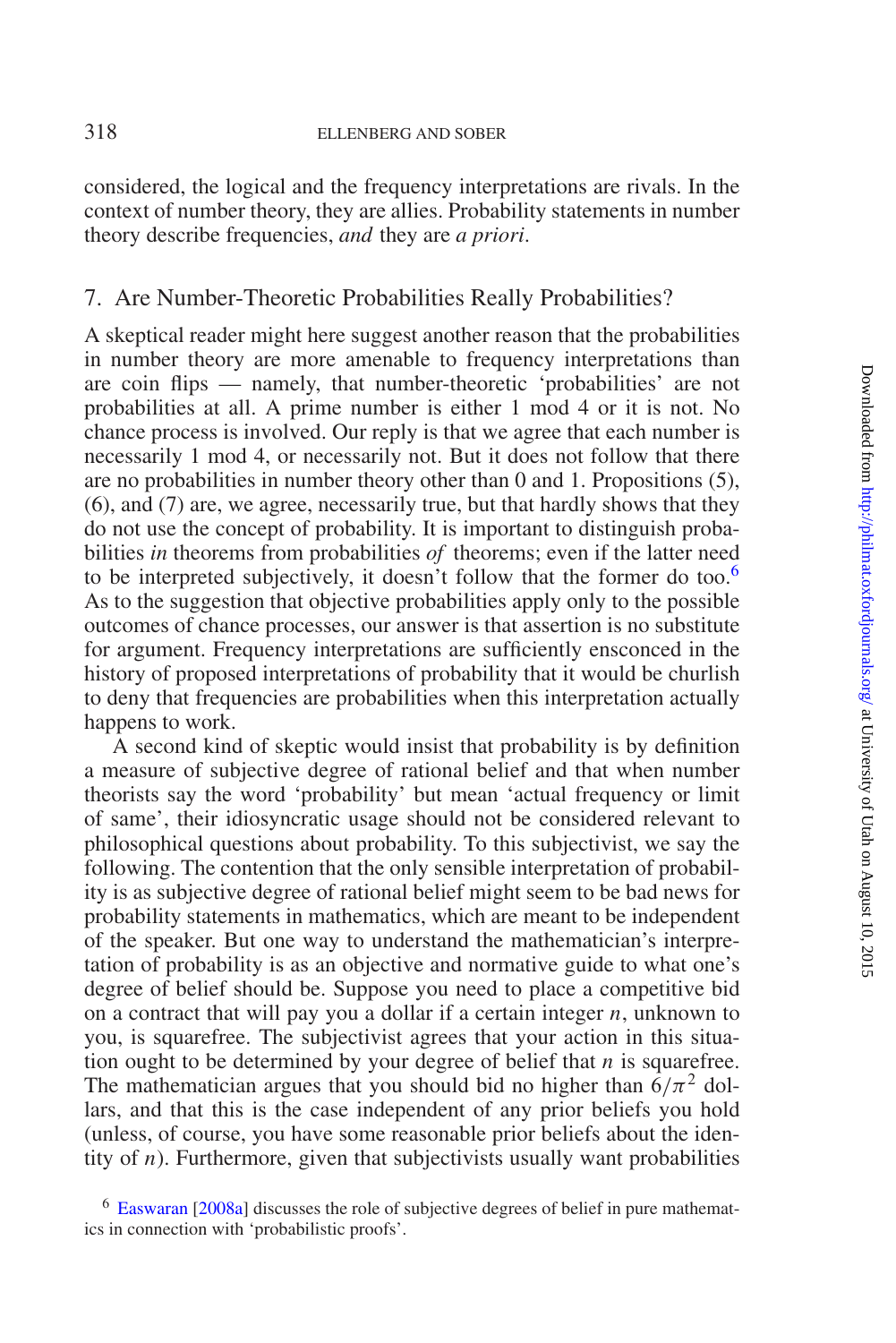to be *normative* (probabilities are said to describe how the degrees of belief of an agent rationally *ought* to be related), we suggest that this normativity often has a source outside the mind. Chance processes are one such source, which empirical sciences describe; frequencies are another, as described in number theory.

Both of the skeptics described in this section stamp their feet and insist that there is just one thing that probability can mean (though they happen to disagree about what that one thing is). Foot stamping of this sort is out of place in the problem at hand, since the fact that there are various candidate interpretations for probability has long been part of the very fiber of this philosophical problem. The frequency interpretation may be wrong as a fully general account of what probability statements always mean, or it may be right for some bodies of discourse and wrong for others, but it takes a more focused argument than the ones these skeptics produce to show that this is so. We believe that such an argument is available when it comes to many empirical probability statements, but these arguments do not touch the frequency interpretation of probabilities in number-theoretic theorems.

### 8. Closure Under Conjunction

When probabilities are interpreted as limits of frequencies, it can turn out that  $Pr(A \& B)$  does not have a value, even though  $Pr(A)$  and  $Pr(B)$  do. In other words, the set of propositions that have probabilities is not closed under conjunction. For example, suppose *X* is the Benford proposition '*n* has first digit 1', which does not have a probability in the 'natural density' sense. Let *A* be the proposition '*n* is even' and *B* the proposition '*n* is even and has first digit 1, or *n* is odd and has first digit other than 1'. It is not hard to verify that both *A* and *B* have natural density  $\frac{1}{2}$ , but their conjunction is the proposition '*n* is even and has first digit 1', which has no natural density.

Must a legitimate interpretation of probability entail that the set of propositions that have probabilities is closed under conjunction? We think the answer is *no*, and our reason has nothing much to do with the frequency interpretation. Pretty much anyone who believes in objective probabilities will claim that *some* propositions simply do not have objective probabilities. When probabilities are discussed in connection with empirical sciences, defenders of objective interpretations often cite Newton's laws of motion or Darwin's theory of evolution as examples; these theories may *confer* probabilities on observations, but they do not, themselves, *have* objective probabilities. Any interpretation in which some propositions fail to have probabilities is apt to deny that the set of propositions that have probabilities is closed under conjunction. Suppose that proposition *X* fails to have an objective probability. Now consider a fair coin which is marked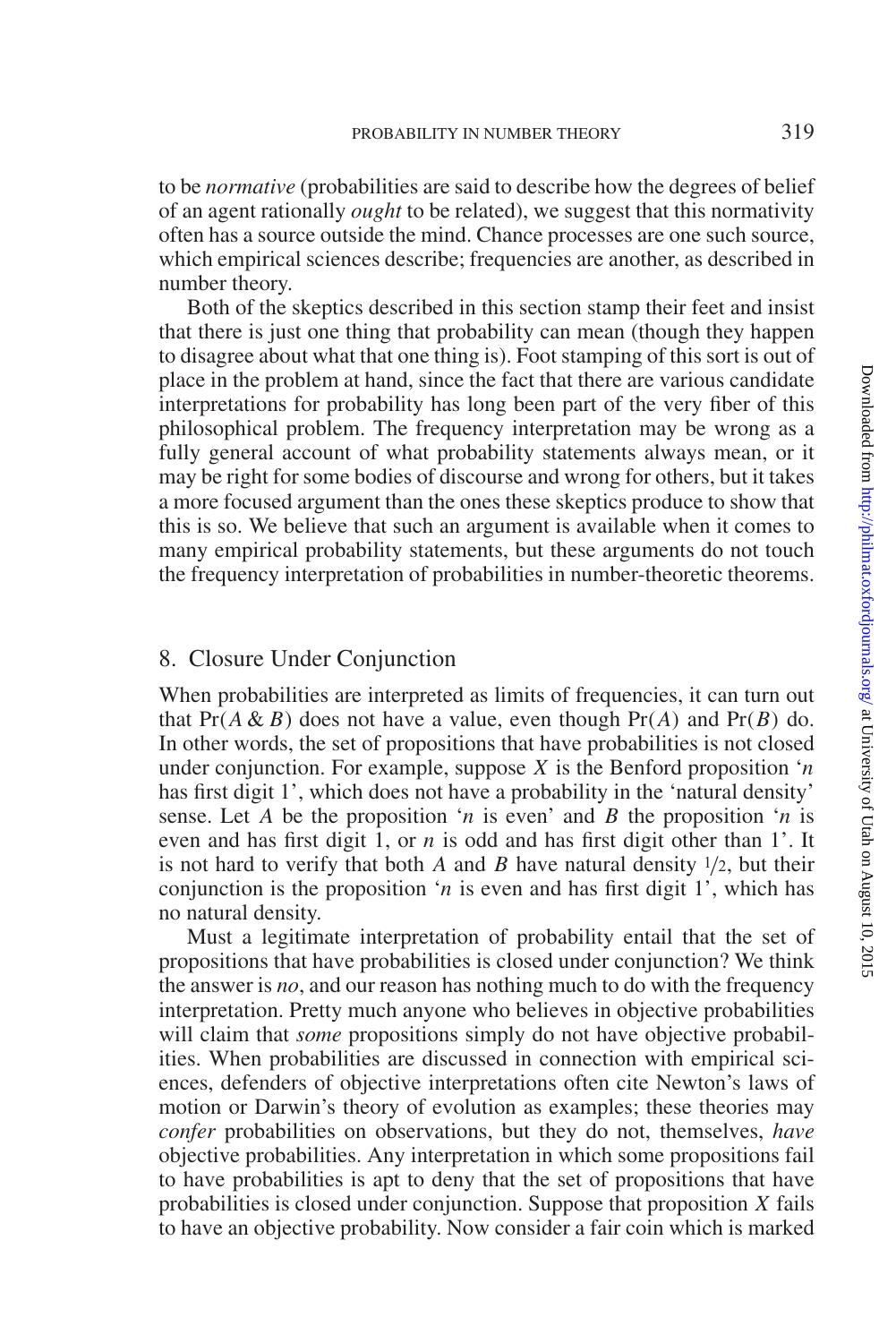'true' on one side and 'false' on the other, and let proposition *Y* be 'the coin lands "true" the next time you toss it'. So  $Pr(Y) = \frac{1}{2}$ . Finally, let Z be the proposition 'the word on the coin that lands face up agrees with the truth value of *X*<sup> $\cdot$ </sup>. It is hard to deny that  $Pr(Z)$  should be taken to be  $1/2$ . For example, imagine that the truth value of proposition *X* was determined long ago and written on a hidden sheet of paper; then surely the probability that the coin agrees with the paper is  $\frac{1}{2}$ , independently of what is marked on the paper or how the mark was chosen. Now Pr(*Z*) and Pr(*Y* ) are both <sup>1</sup>/2, but *<sup>Y</sup>* & *<sup>Z</sup>* is logically equivalent with 'the coin says true and *<sup>X</sup>*'. If two statements have probabilities only if their conjunction does too, then 'the coin says true and *X*' has a probability. By an exactly analogous argument, so does the statement 'the coin says false and *X*'. The last two quoted sentences are incompatible; so the probability of their disjunction should be the sum of the probabilities of the disjuncts (assuming finite additivity). But the disjunction is logically equivalent with *X*, which, by assumption, does not have a probability at all. QED.

## 9. Interpretations of Probability — Austere and Metaphyiscal

When empirical probability statements about coin tosses, genotypes, and half-lives are considered, actual frequency seems to be the 'least metaphysical' interpretation of probability, the interpretation most completely and directly grounded in what we observe. Actual frequencies are less metaphysical than hypothetical frequencies or propensities. Yet number theory apparently can get by with this austere concept of probability. How is that possible? In more mundane physical contexts, we are driven to use a more metaphysical concept of probability. For example, as soon as we want to say that a coin can be fair even though it is tossed an odd number of times, we are forced to abandon the actual frequency interpretation. Perhaps the reason for this is that the domains of objects explored by mathematics are already 'metaphysical', and so there is no need to supplement the metaphysics already present with a heavily metaphysical notion of probability. For example, the set of integers that number theorists consider covers all possible integers. It makes no sense to consider the integers discussed in mathematics as a sample drawn from some larger domain of integers. This corresponds to a familiar point about possible worlds: talk of necessity and possibility becomes extensional when the domain includes possible worlds.

#### 10. Coins *versus* Numbers

We have argued that the actual-frequency interpretation and the hypothetical-frequency interpretation are both wrong for statements like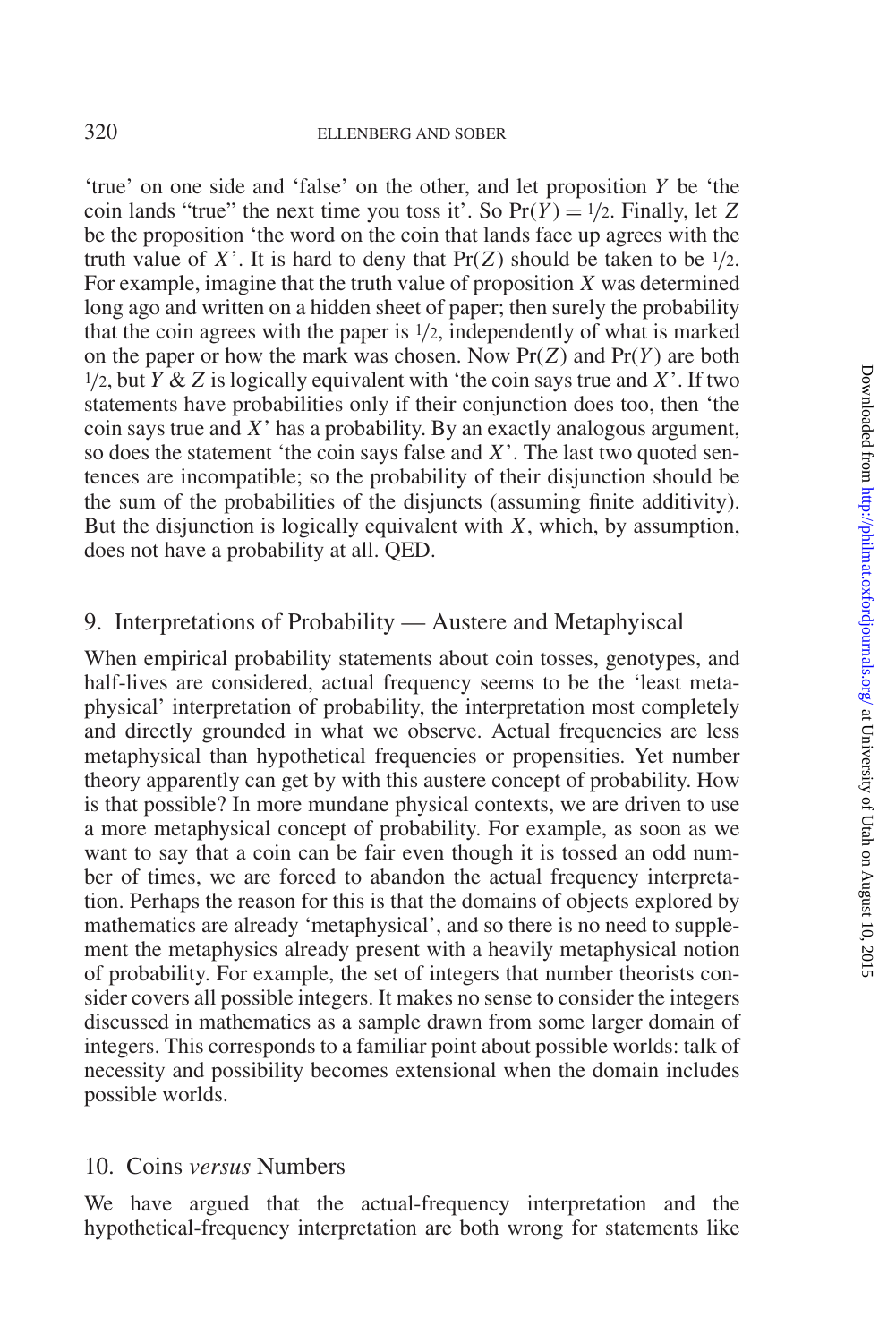'this coin has a probability of <sup>1</sup>/<sup>2</sup> of landing heads when it is tossed', but that a frequency interpretation is correct for statements like 'the probability that an integer is even is  $1/2$ . One important difference between these two statements is that real coins get tossed only a finite number of times while there are infinitely many integers. However, frequency interpretations are wrong for coins for reasons that go beyond this simple fact. Suppose, *per impossibile*, that a fair coin is actually tossed an infinite number of times. As noted earlier, it is logically possible that the coin will land heads every time it is tossed (though this outcome has a probability of zero). But let us focus on a particular infinite sequence of heads and tails, whatever it happens to be. An infinite sequence of heads and tails can be understood in the same way as an infinite sequence of odd and even integers. Just as we can compute the limit of the frequency of even numbers in the latter, we can compute the limit of the frequency of heads in the former (if such a limit exists). But the probability thus defined with reference to this infinite sequence of heads and tails is not the same thing as the probability that the coin has of landing heads. There is no such thing as *the* sequence of heads and tails that a fair coin would have to produce. In contrast, the greater-than relation induces a unique sequence of integers. This is why coins and numbers need to be treated differently, a point that goes beyond the finite/infinite distinction.

### 11. Conclusion

Although the actual-frequency interpretation of probability is grossly inadequate when it comes to understanding empirical discourse about gambling devices, Mendelian reproduction, and atomic half-lives, it works just fine for the probability statements that number theorists prove like (5) and (6). A probability statement about an infinite domain is understood by taking the limit of the actual frequencies that obtain in actual finite domains of increasing size. Some of the values for these limits are settled by the natural density; these then are supplemented by Dirichlet densities. It is an open question whether further supplementations are feasible. Theorems about such probabilities are mathematical truths, and thus the idea that some probability statements are logical truths gains credence. Frequency interpretations and logical interpretations of probability are not at odds in this context. Whether all theorems about probability in number theory and in other branches of pure mathematics can be understood in this format merits further investigation.

#### **REFERENCES**

<span id="page-13-0"></span>Carnap, R. [1950a]: 'Empiricism, semantics, and ontology', *Revue Internationale de Philosophie* **4**, 20–40. Reprinted in *Meaning and Necessity*, pp.205–221. Chicago: University of Chicago Press, 1956.